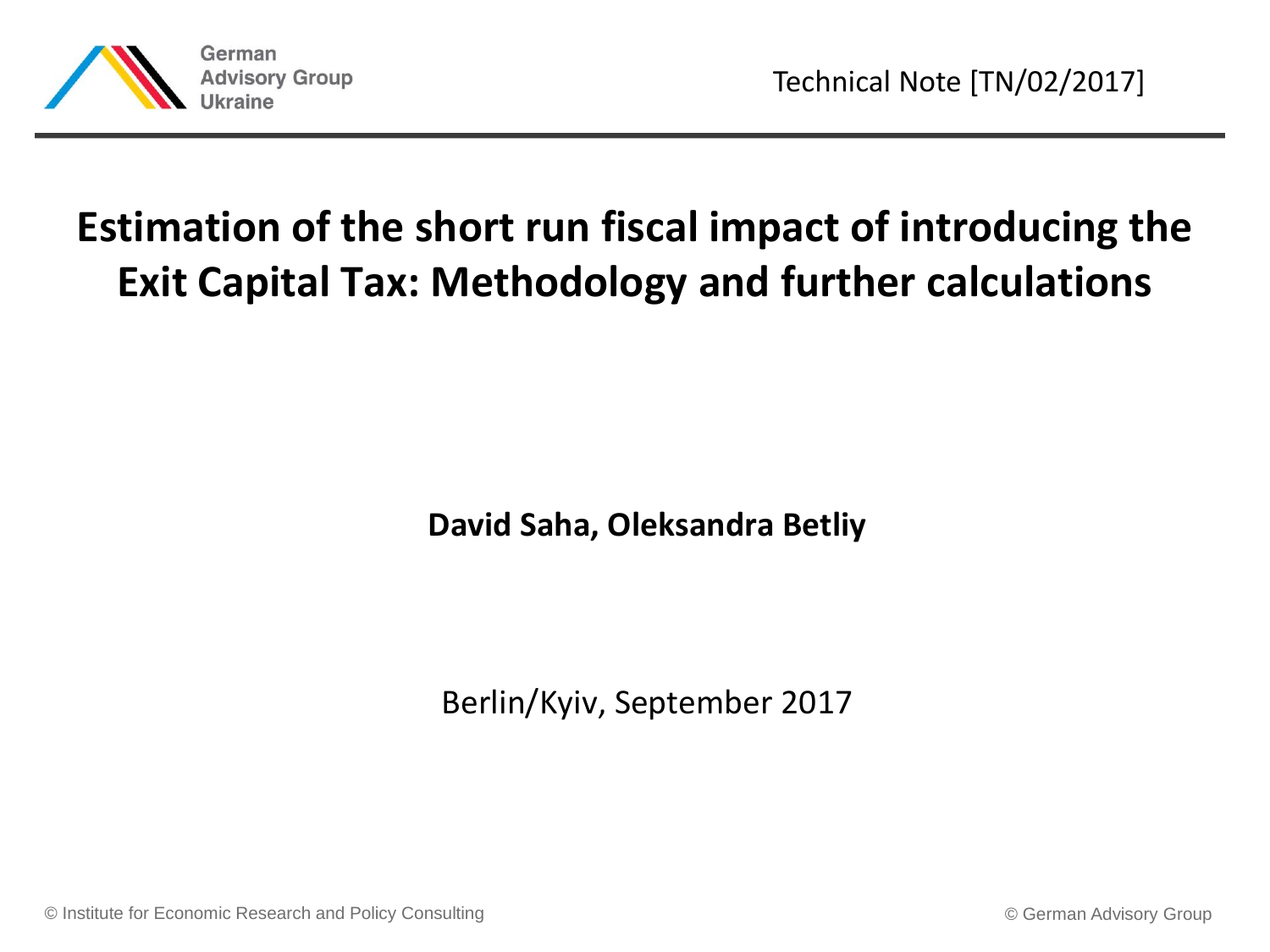- PB/12/2017 presents an estimation of the short run fiscal impact in case ECT is introduced in 2018
- This TN is a supplement to PB/12/2017, explaining the methodology, calculations and assumptions used
- $\blacksquare$  Each numbered section of this TN refers to the corresponding section of PB/12/2017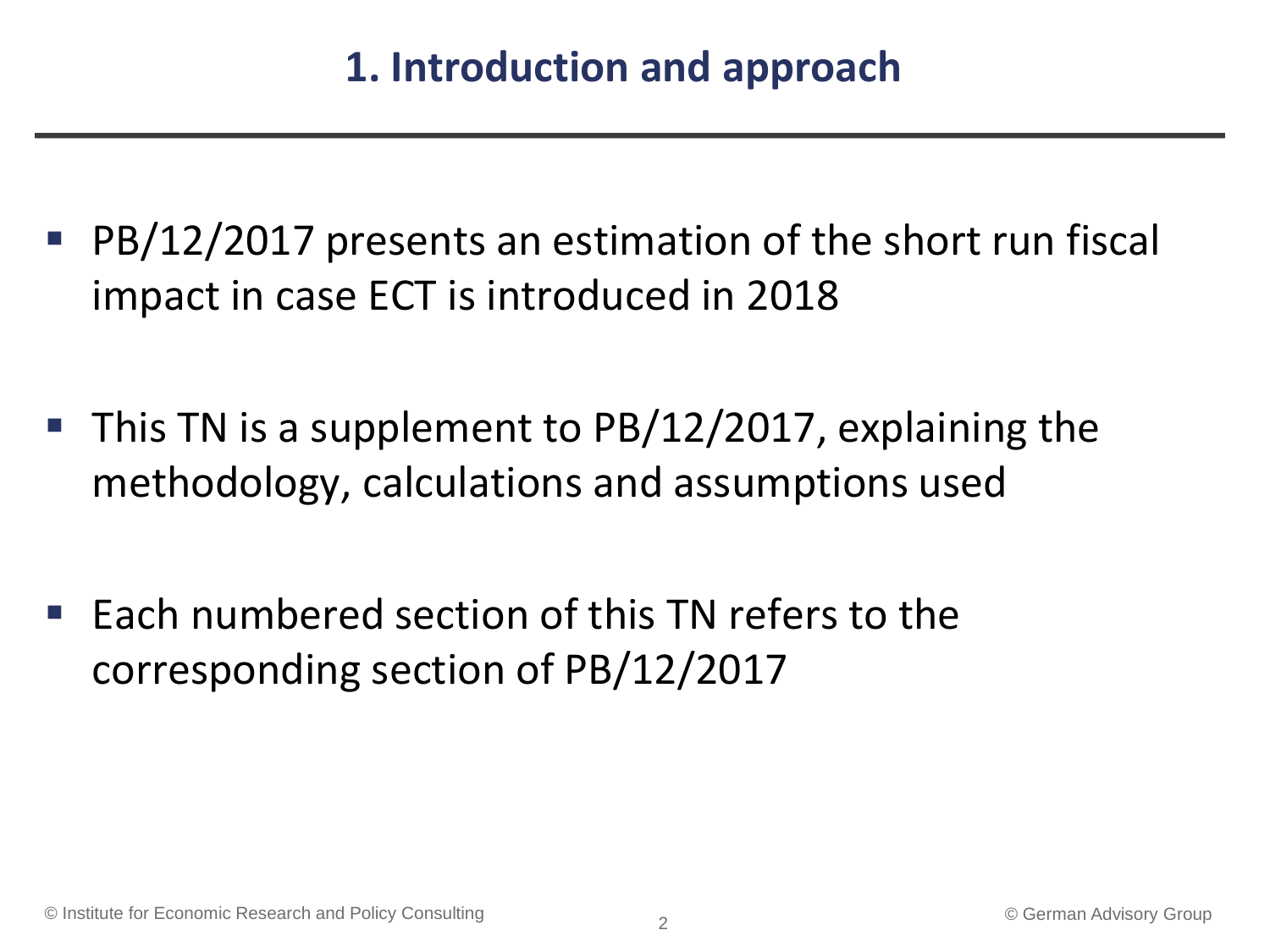## **2. Approach and data sources**

- Key concept "Fiscal impact" of ECT introduction
- Fiscal impact is the difference between
	- Expected revenues of the proposed ECT system
	- Foregone revenues of continuing the present CPT system
- Fiscal impact scenario models the impact of the draft law submitted to the Cabinet of Ministers by the Ministry of Finance in 2017
- We calculate the fiscal impact mainly for 2018, but also include hypothetical ECT revenues for 2016 (the counterfactual case if the ECT had been in operation in 2016 already) to allow comparison with other studies
- Sources of data:
	- Ministry of Finance: Revenues of CPT, related taxes for 2016
	- IER Kyiv: Forecast of CPT revenues for 2018
	- SFS: Detailed data on CPT tax base for 2014-2016
	- IMF (World Economic Outlook, April 2017): GDP forecast for 2018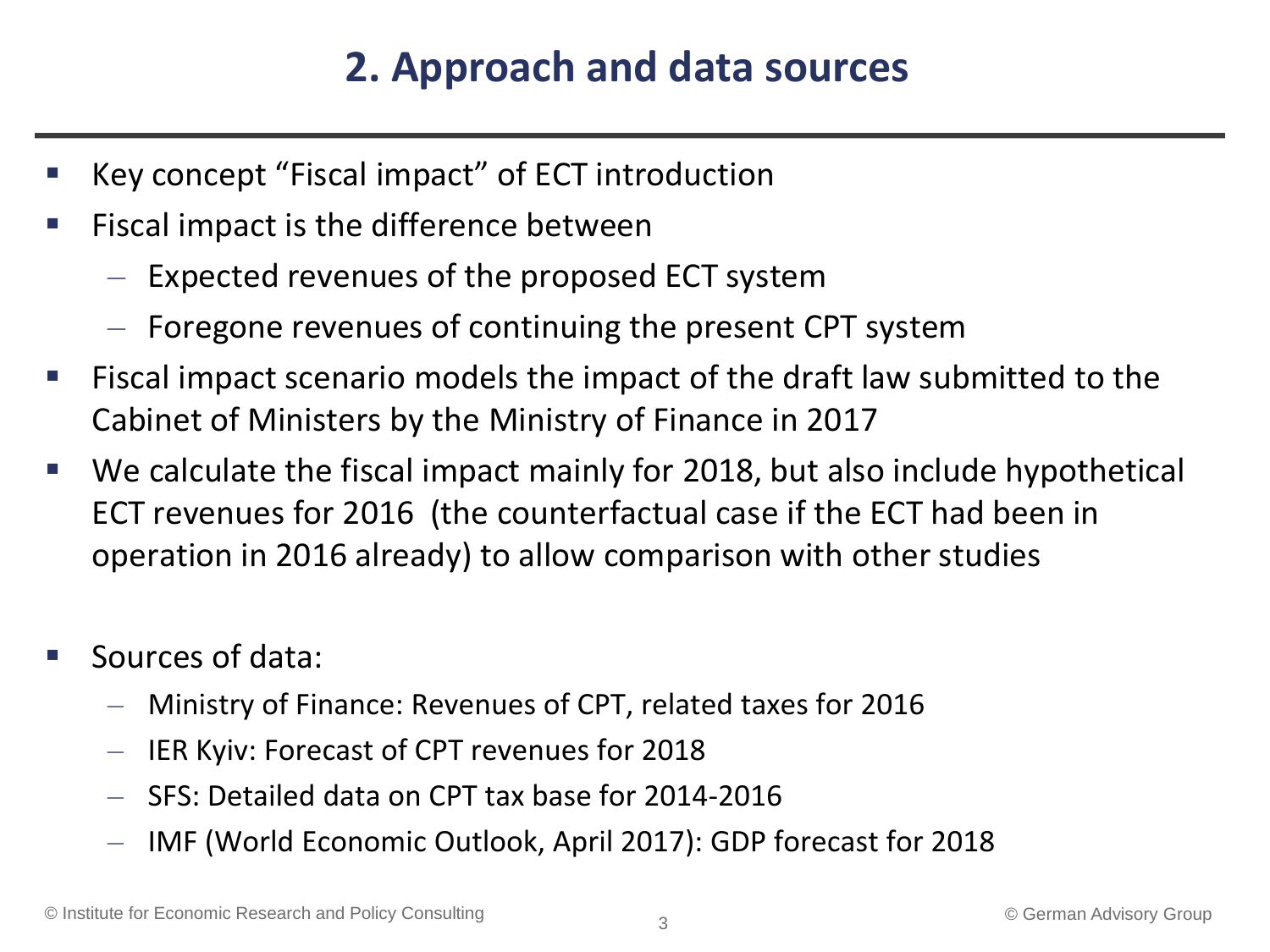#### Explanation of the concept of foregone revenue

- Foregone revenue: The revenues that would be lost if the CPT is abandoned by January 2018 (according to present draft law)
	- CPT revenues from all companies except banks incl. revenues from withholding tax on dividends to non-resident legal persons for the tax years starting 2018
	- PIT revenues from dividend income of natural persons resident in Ukraine (dividends would no longer be taxable under PIT)
- However: Some revenues of the CPT system would persist in 2018 even if the ECT is introduced and hence are not counted as "foregone revenues". These revenues must not be counted under foregone revenues
	- Banks would continue to pay CPT
	- Due to expected relaxation of capital controls by the NBU, some dividends *on profits accrued in the years before 2018* would be paid out in 2018 and be subject to withholding tax (only dividends on profits made in the years starting 2018 are ECT taxable)

#### Necessity of data corrections

- Our underlying 2018 CPT forecast is derived from the IER Macroeconomic Forecast
- Needs to be adjusted for expected relaxation of NBU capital controls (dividends to non-residents, not included)

© Institute for Economic Research and Policy Consulting © German Advisory Group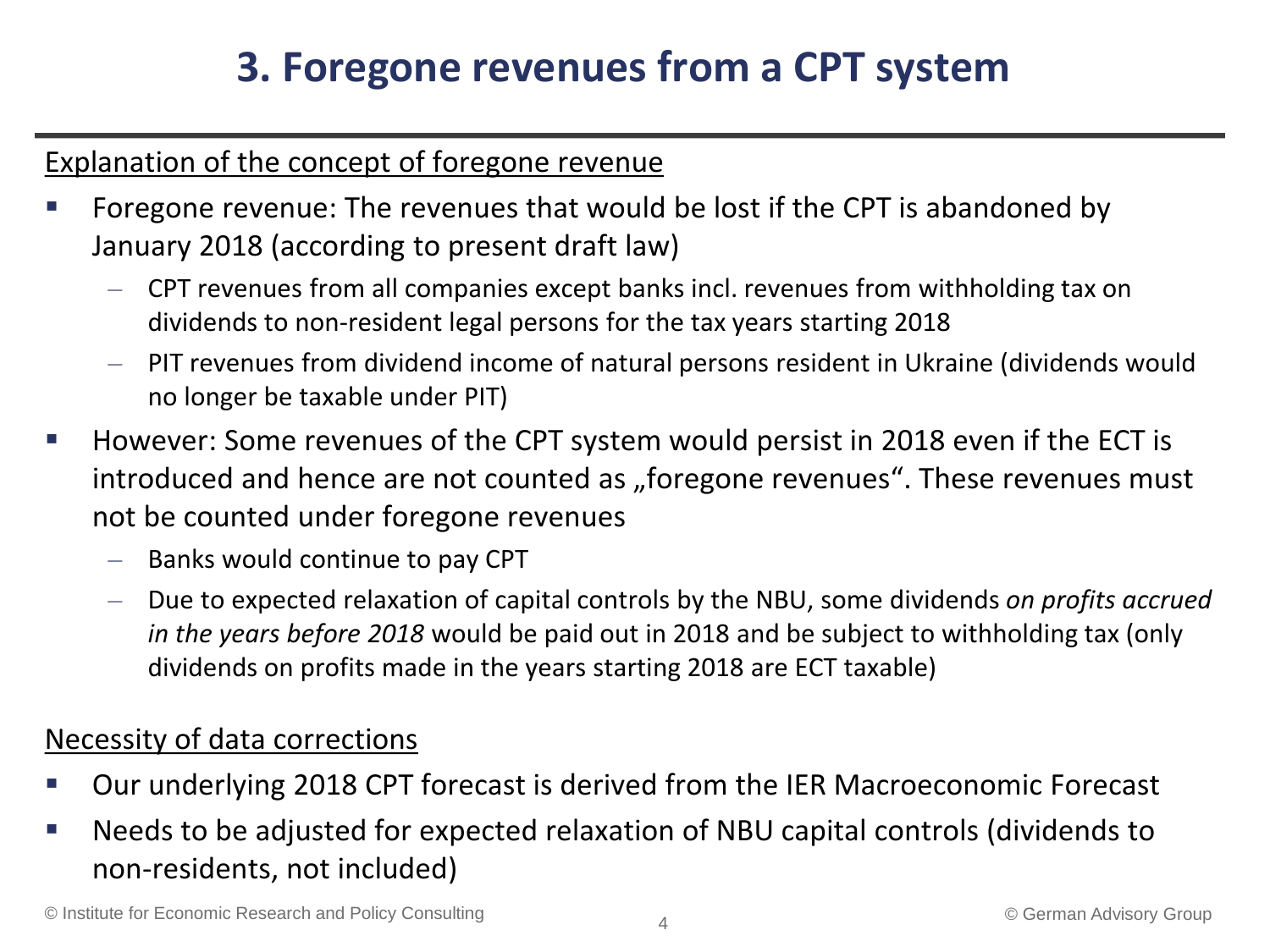#### Explanation of the table (slide 6 of the PB)

|                                                    | <b>2018, UAH bn</b> |
|----------------------------------------------------|---------------------|
| 1) CPT revenues                                    | 70.7                |
| 2) + Withholding tax on dividends to non-residents | 10.6                |
| 3) + PIT on dividends to natural persons           | 0.4                 |
| 4) - CPT paid by banks                             | 1.6                 |
| 5) - Withholding tax on dividends to non-residents | 5.6                 |
| = Foregone revenues from CPT system                | 74.7                |

#### 1) IER forecast for 2018 CPT revenues

- $-$  Includes Bank CPT (must be subtracted  $=$   $>$  4))
- Does not reflect increased withholding tax income expeced in 2018 due to relaxation of NBU capital controls (=> 2, 5)

2) Extension of CPT forecast: Own calculation of increased withholding tax income in 2018 under CPT

- Due to NBU capital controls, many companies could not pay out full dividends to non-residents since 2015
- Led to lower CPT revenues (dividends to non resident legal persons are subject to withholding tax
- We assume that capital controls will be fully relaxed by the end of 2017
- As this is not assumed in the CPT forecast, need to account for higher withholding tax revenues
- See next slide for description of calculation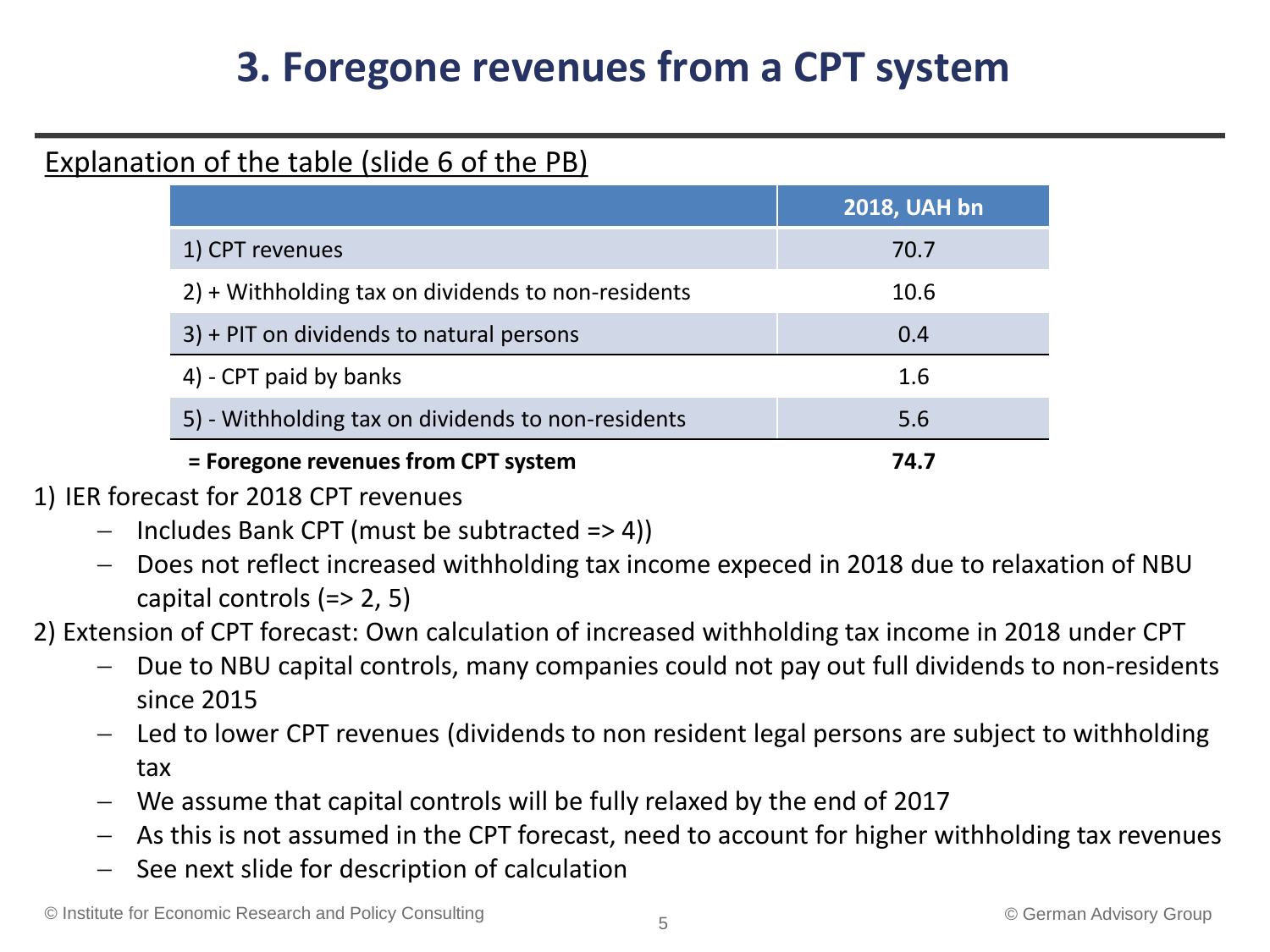#### 3) PIT on dividends to natural persons

- With the ECT draft, PIT on dividends would no longer be paid, hence needs to be counted as foregone revenue
- Data on amount of dividends to natural persons in 2016 from SFS, extrapolated to 2018 by applying nominal GDP growth rate

#### 4) CPT by Banks

- Current ECT draft foresees that banks continue to pay CPT until 2020
- 2016 CPT revenues from banks in SFS data, extrapolated to 2018 using GDP growth rate
- We hence subtract the CPT revenues for banks from foregone revenue

#### 5) Withholding tax on dividends to non-residents

- Some of the withholding tax revenues in 2018 would be due to dividends paid *ex-post* on profits made before 2018
- These would be subject to CPT even if ECT is introduced, hence need to be subtracted from foregone revenue
- See next slide for calculation method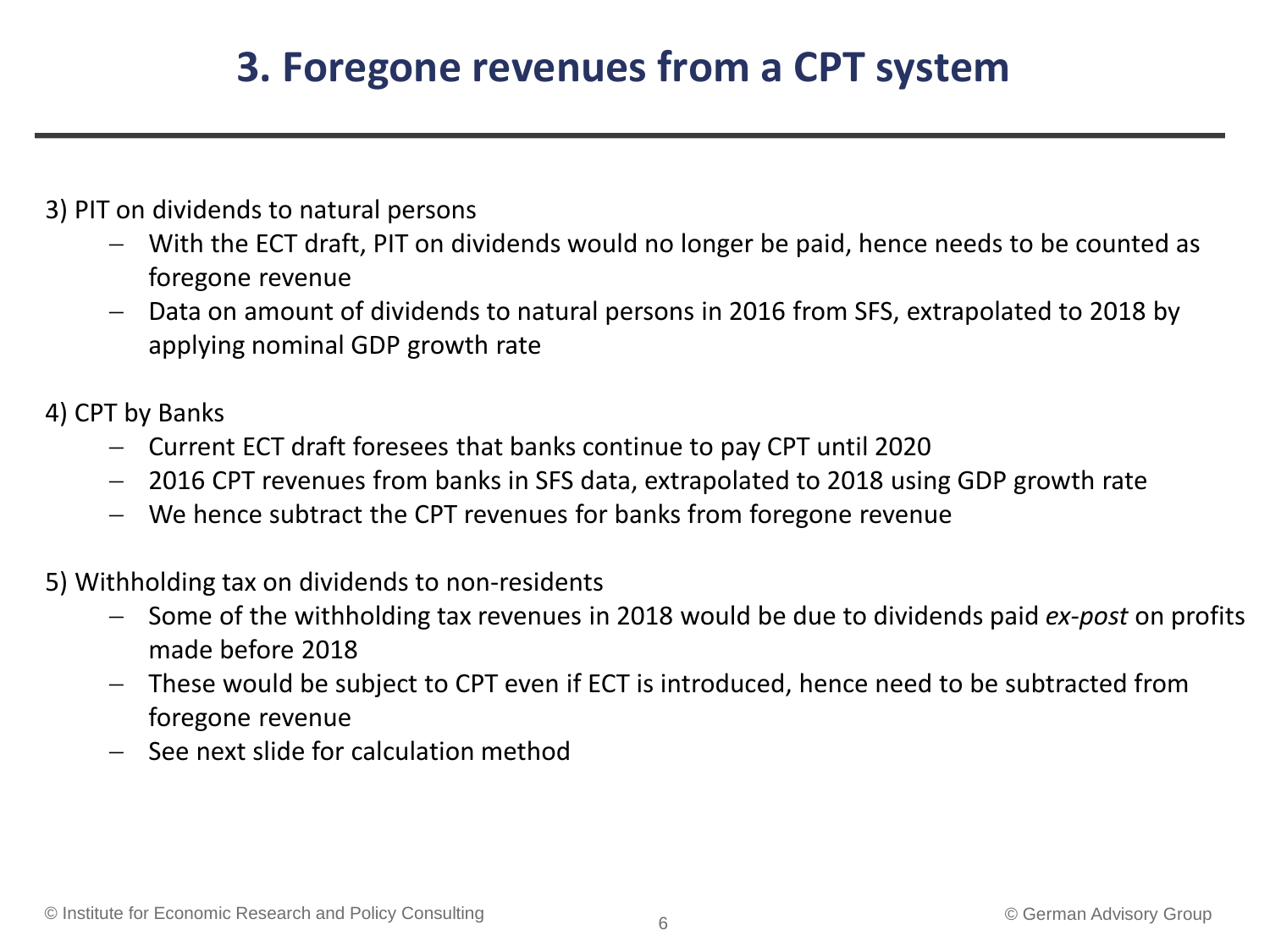#### Calculation of correction of withholding tax revenues

- We assume that in 2016, 50% of accrued dividends to non-resident legal persons were paid out and the rest were held back, payment pending relaxation of capital controls
- Reason for assumption: 2012-2016 NBU balance of payment data data (current account, investment income (debit)) shows that even under 0% nominal growth of UAH profits 2012-2016 (GDP *nominal* growth was 70% due to inflation), dividends in 2016 were ca. 50% of 2012 level. We hence conclude that dividends to non-residents were severely depressed in 2016 not only by the economic situation (low profits to pay dividends on) but also and significantly by the NBU capital controls.
- This implies higher dividend payments after relaxation of the capital controls assumed for 2018
	- a. Companies can pay out will pay out all dividends to non-residents in 2018
	- b. Companies will pay out "delayed dividends" for pre-2018 profits, held back due to capital controls, in 2018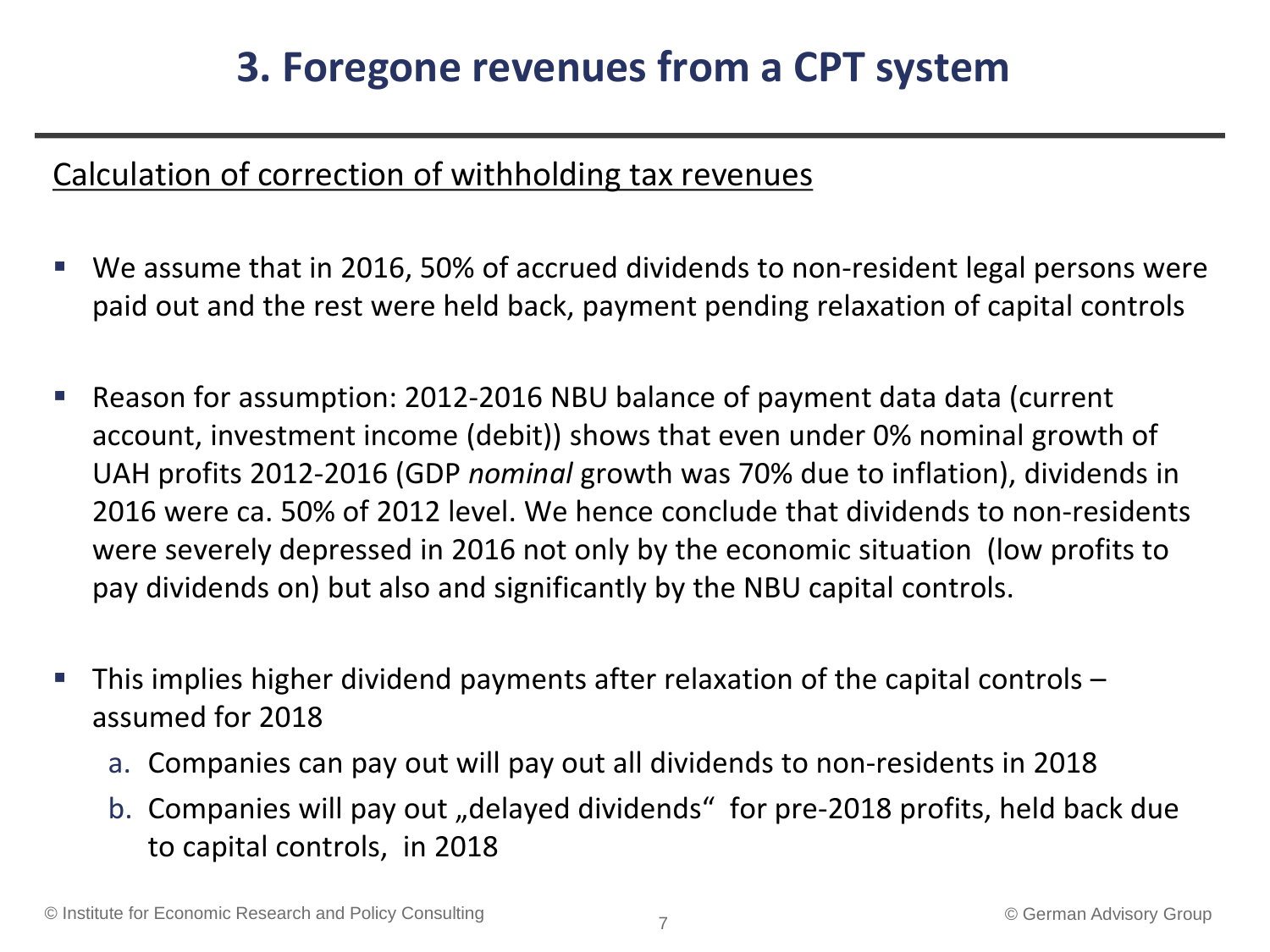- 2) includes withholding tax on *both* a. and b. dividends
- Calculation
	- Key correction: *Accrued* dividends to non-residents in 2016 = *Paid-out* dividends to non-residents (legal persons) in 2016 x 2.
	- For other years: Assume constant GDP share of accrued dividends to non-resident legal persons 2014-2018
	- $-$  Hence apply GDP growth rates to calculate *accrued* dividends to non-resident legal persons 2014-2018
	- $-$  For a. (dividends to non-resident legal persons on 2018 profits): Apply withholding tax rate
	- We assume an effective average withholding tax rate of 10% (statutory rate of 15% but subject to exceptions etc due to double tax treaties)
	- $-$  For b. we subtract paid-out dividends 2014-2017 from the accrued dividends to get the backlog of accrued, but not paid out dividends (due to NBU restrictions) that we assume would be paid out and taxed in 2018.
- 5) As the withholding tax revenues from b. (on 2014-2017 profits) would be made even in case of ECT introduction, they are not foregone revenues. We hence subtract them in 5)
- (Effectively, b. revenues do not play a role in our calculations they are added and then subtracted, we included them in 2) to avoid confusion about their existence)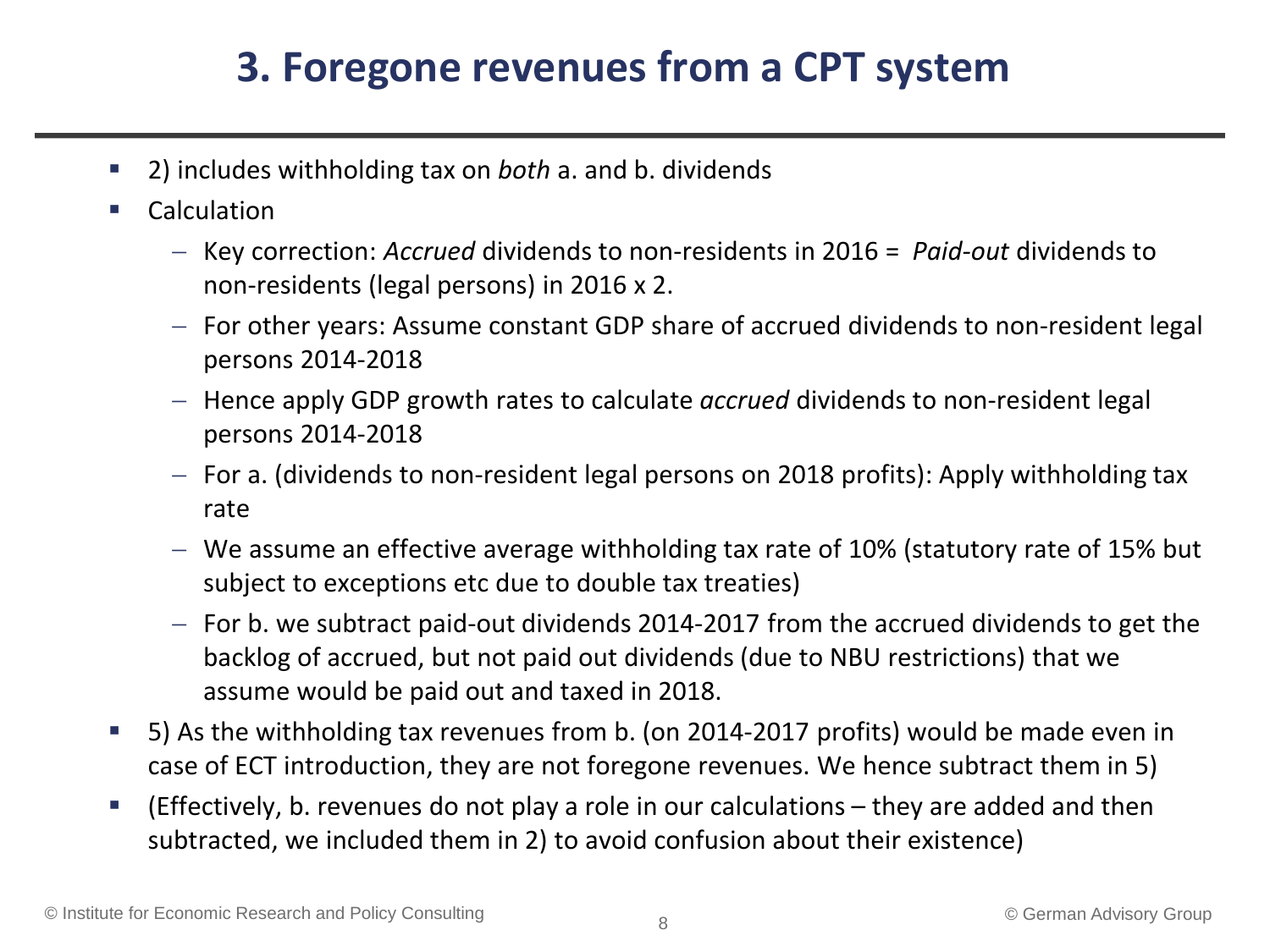## **4. ECT revenues: Calculation and data base**

- We calculate ECT revenue by applying the foreseeen respective ECT to the components of the tax base as defined in the draft law (see table on next slide)
- Components: Transactions of ECT payers "with capital exit" (distributions of company profit to non-ECT payers)
	- Dividends to natural or legal persons outside the ECT system
		- Tax rate: 15%
	- $-$  "Deemed dividends": Other transactions with capital exit e.g.:
		- Interest payments to related parties above a threshold
		- Specific royalty payments
		- Financial aid or free of charge transfers of goods
		- Tax rate: 20%
- Data base: SFS data on component magnitudes in 2016
- Data does not exist for all components of the new tax base
- Some definitions/corrections issues for several other components

#### **See table on next slide for components, tax rates, data availability and issues**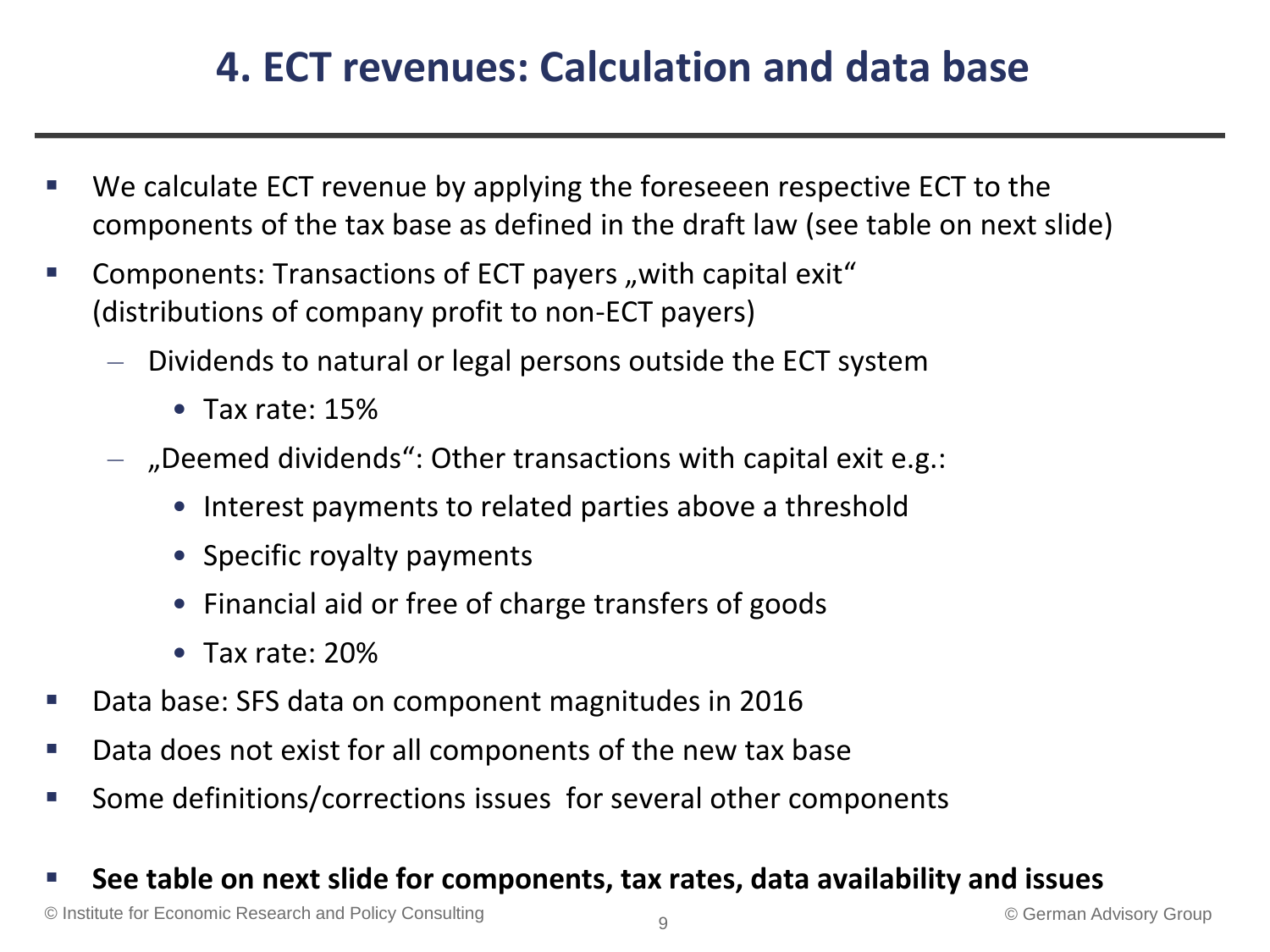### **4. ECT revenues: Components of the ECT base**

| Component                                                                                                                    | ECT rate, % | Availability                                                  |
|------------------------------------------------------------------------------------------------------------------------------|-------------|---------------------------------------------------------------|
| Dividends to natural persons                                                                                                 | 15          | Yes                                                           |
| Dividends to non-resident legal entities                                                                                     | 15          | Yes, but corrections needed due to NBU restrictions           |
| Transfers by state owned enterprises to the state budget                                                                     | 15          | Yes                                                           |
| <b>Transfer Pricing Corrections</b>                                                                                          | 20          | Yes                                                           |
| Interest accrued to non-resident related parties for debt exceeding 3.5 times the equity<br>of the ECT payer                 | 20          | Yes, but ECT tax base is broader (no 50% EBITDA<br>threshold) |
| Interest accrued to non-resident related parties for debt between 1.5 and 3.5 times the<br>equity of the ECT payer           | 5           | <b>No</b>                                                     |
| Interest paid/accrued to parties in low-tax countries                                                                        | 20          | Yes, some double counting with related party interest         |
| Royalties to non-residents                                                                                                   | 20          | Yes, but ECT base broader than for CPT                        |
| Funds paid in context of joint ventures to non-ECT payers in excess of funds initially<br>contributed by the non-payer       | 20          | <b>No</b>                                                     |
| Funds transferred to non-residents in the context of insurances except for insurance<br>fees meetings standards set by state | 20          | Yes                                                           |
| Non-repaid/repayable financial aid to non-ECT payers                                                                         | 20          | No                                                            |
| Value of free-of-charge transfers to non-ECT payers                                                                          | 20          | <b>No</b>                                                     |
| Amount of financial aid or free of charge transfers to non-profit organisations in excess<br>of 0.5% net sales income        | 20          | <b>No</b>                                                     |
| Payments to non-profit organisations for purposes other than those specified in the tax<br>code                              | 20          | Yes                                                           |
| Payments (cash or cashless) for investments in objects outside Ukraine                                                       | 20          | Yes                                                           |
| Payments to a non-resident that the ECT payer is actin on behalf of (agency or<br>commission agreements)                     | 20          | <b>No</b>                                                     |
| Payments into the charter capital or operational capital of a resident trust fund not<br>subject to ECT                      | 20          | No                                                            |
| Payments to related parties, resident under the simplified system of taxation for the<br>purchase of goods, works, services  | 20          | <b>No</b>                                                     |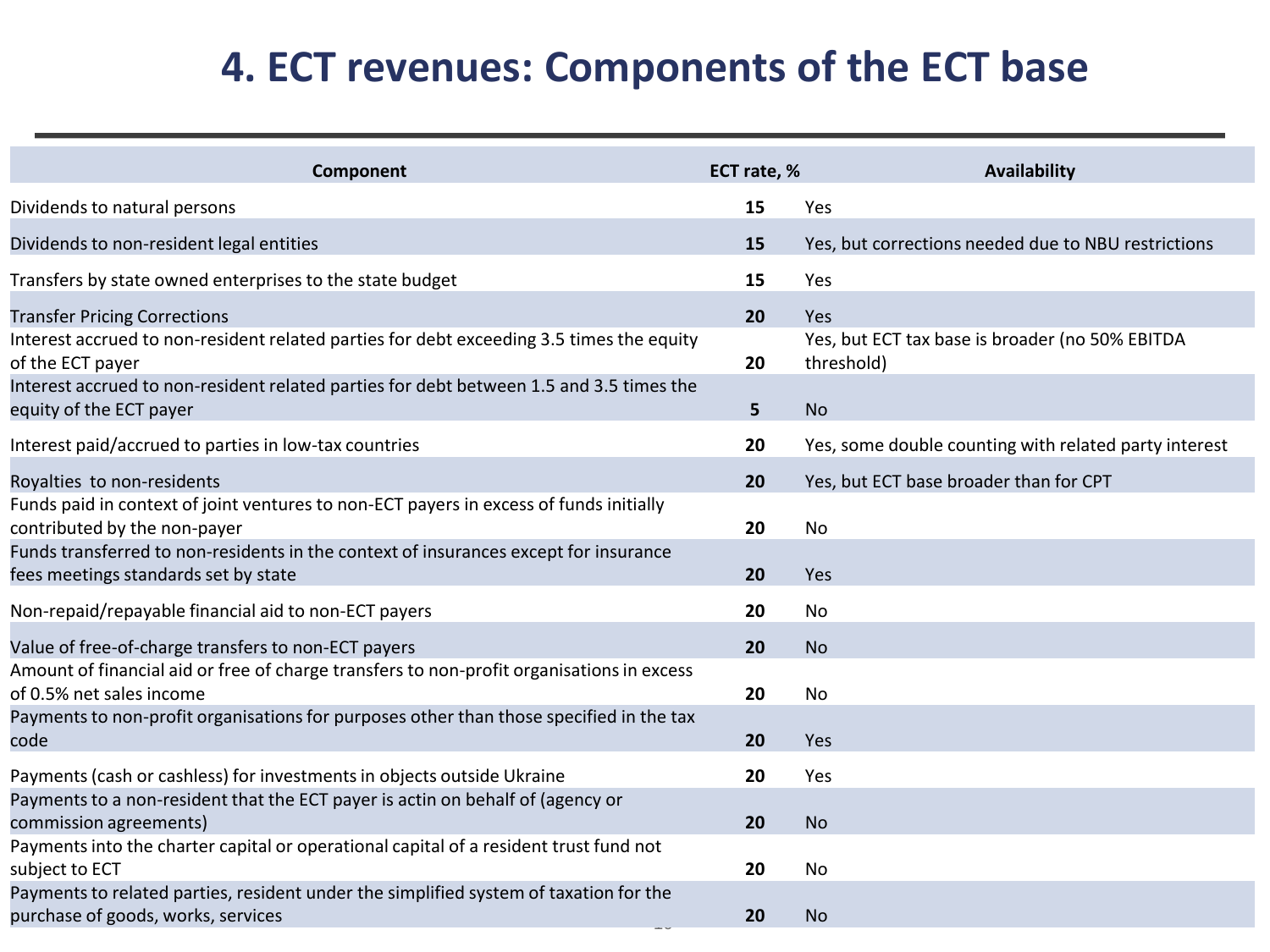### **4.2 ECT revenues: Calculation of Scenario 1**

- Scenario 1 is the simplest scenario:
	- Extrapolation of tax base components from actual 2016 values to expected 2018 values by applying nominal GDP growth rates
	- Then apply ECT tax rates
- No behavioural adaptation by taxpayers to new tax system in this scenario
- Exception: We correct dividends to non-resident legal persons (paid in 2018 on 2018 profits) in line with the correction of withholding tax revenues as described in slide 6 (2016 dividends to non-resident legal persons x 2, apply GDP growth for 2018 value)
- This implies 2018 ECT from this tax base component are *doubled* in comparison to not making this correction
- We make *no corrections* on the other components with missing data or data issues
- Reason: Lack of solid information to make corrections with
- Remaining data issues will lead to an *underestimation of 2018 ECT revenues*
- See slide 11 for explanation why we believe the underestimation to be relatively small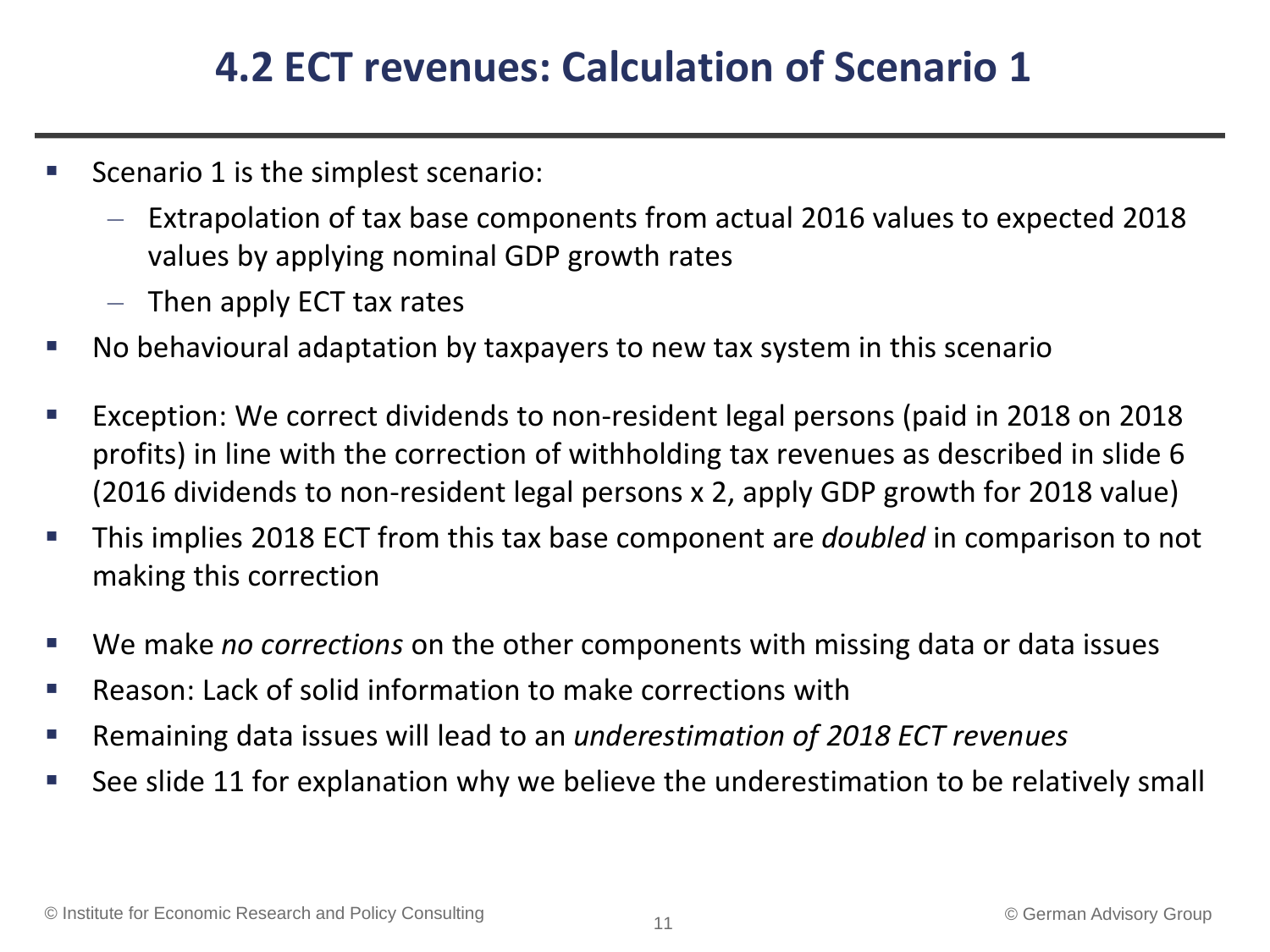# **4.2 ECT revenues: Scenario 1 by component**

|                                                                                                              | ECT tax base, UAH m |           |                          | <b>ECT revenue, UAH m</b> |          |
|--------------------------------------------------------------------------------------------------------------|---------------------|-----------|--------------------------|---------------------------|----------|
| Category                                                                                                     | 2016                | 2018      | <b>ECT</b> rate          | 2016                      | 2018     |
| Dividends to natural persons                                                                                 | 6,646.7             | 8,574.7   | 15%                      | 997.0                     | 1,286.2  |
| Dividends to non-resident legal entities                                                                     | 21,600.0            | 50,750.0  | 15%                      | 3,240.0                   | 7,612.5  |
| Transfers by state owned enterprises to the state budget                                                     | 22,400.0            | 28,897.6  | 15%                      | 3,360.0                   | 4,334.6  |
| Transfer pricing corrections                                                                                 | 2,610.6             | 3,367.9   | 20%                      | 522.1                     | 673.6    |
| Interest accrued to non-resident related parties for debt exceeding 3.5<br>times the equity of the ECT payer | 49,265.1            | 63,555.4  | 20%                      | 9,853.0                   | 12,711.1 |
| Interest paid/accrued to parties in low-tax countries                                                        | 15,700.0            | 20,254.1  | 20%                      | 3,140.0                   | 4,050.8  |
| Royalties to non residents, not tax deductible under the CPT                                                 | 1,212.1             | 1,563.7   | 20%                      | 242.4                     | 312.7    |
| Funds transferred to non-residents in the context of insurances*                                             | 149.3               | 192.6     | 20%                      | 29.9                      | 38.5     |
| Payments to non-profit organisations for purposes other than those<br>specified in the tax code              | 8,400.0             | 10,836.6  | 20%                      | 1,680.0                   | 2,167.3  |
| Payments (cash or cashless) for investments in objects outside Ukraine                                       | 4,400.0             | 5,676.3   | 20%                      | 880.0                     | 1,135.3  |
| <b>Preliminary Sum</b>                                                                                       | 132,383.8           | 193,669.0 | $\overline{\phantom{0}}$ | 23,944.4                  | 34,322.7 |
| Correction for Banks in tax base (continue to pay CPT)                                                       |                     |           |                          | $-461.6$                  | $-654.4$ |
| <b>ECT Revenue</b>                                                                                           |                     |           |                          | 23,482.8                  | 33,668.3 |
| % of GDP                                                                                                     |                     |           |                          | 1.0%                      | 1.1%     |

*Source: Own calculations; \*except for insurance fees meetings standards set by state*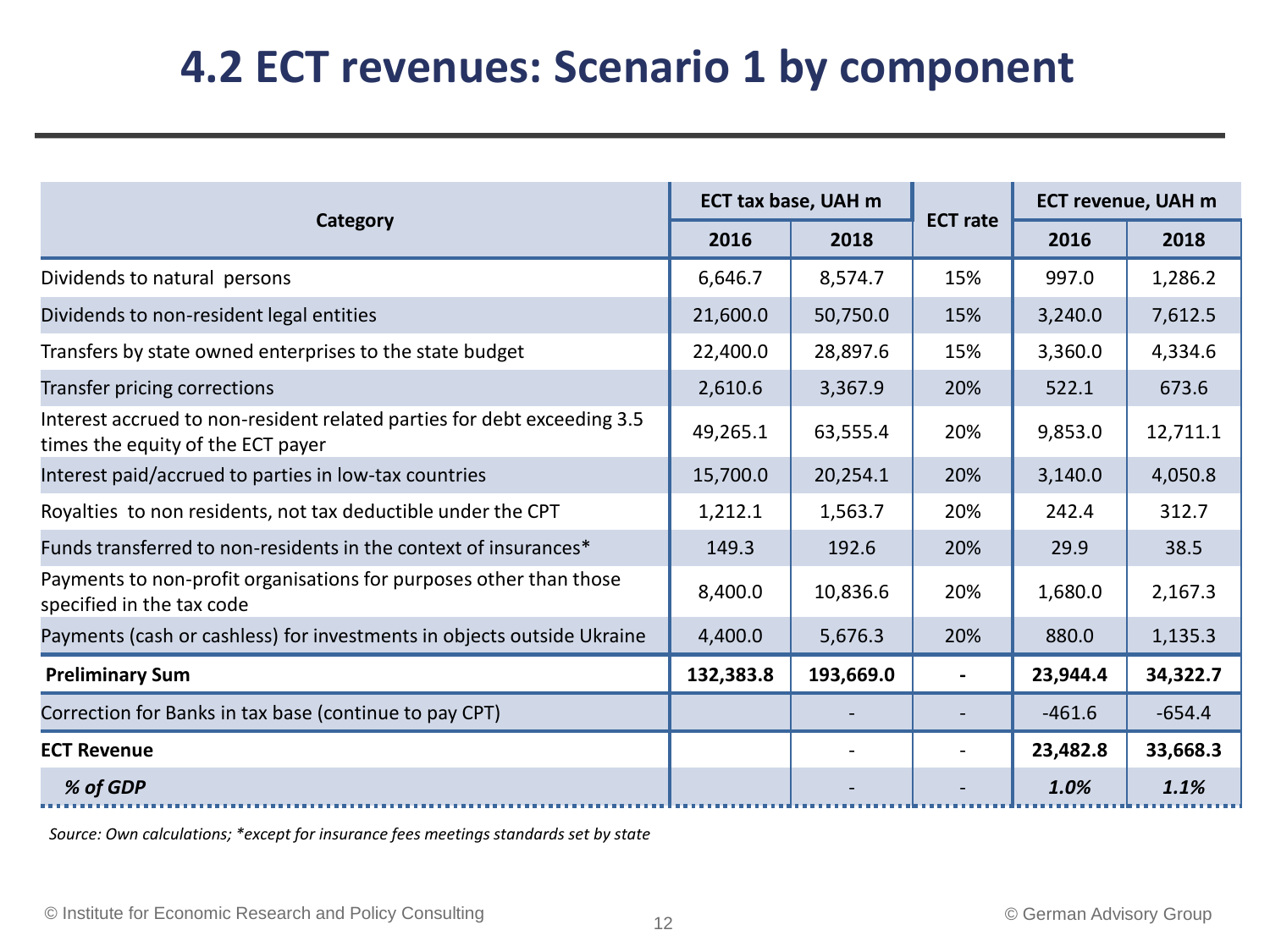### **4.2 ECT revenues: Impact of missing data on tax base**

- No data for 8 of 18 components of the tax base of ECT
- However: Probably small volumes in missing components:
	- $-$  Most not deductible for CPT => no incentive to use for tax avoidance
	- Example: "Non-repayable financial aid to non-ECT payers"
- Some biases of further 4 components
	- Low dividends to non-residents (NBU restrictions): corrected
	- ECT tax base broader for royalties and related party interest
	- Double counting between related party & tax haven interest payments
	- Biases work in both directions, unclear total effect
- **Exact impact of missing/unprecise data cannot be estimated**
- **We expect at most a small underestimation of total ECT base**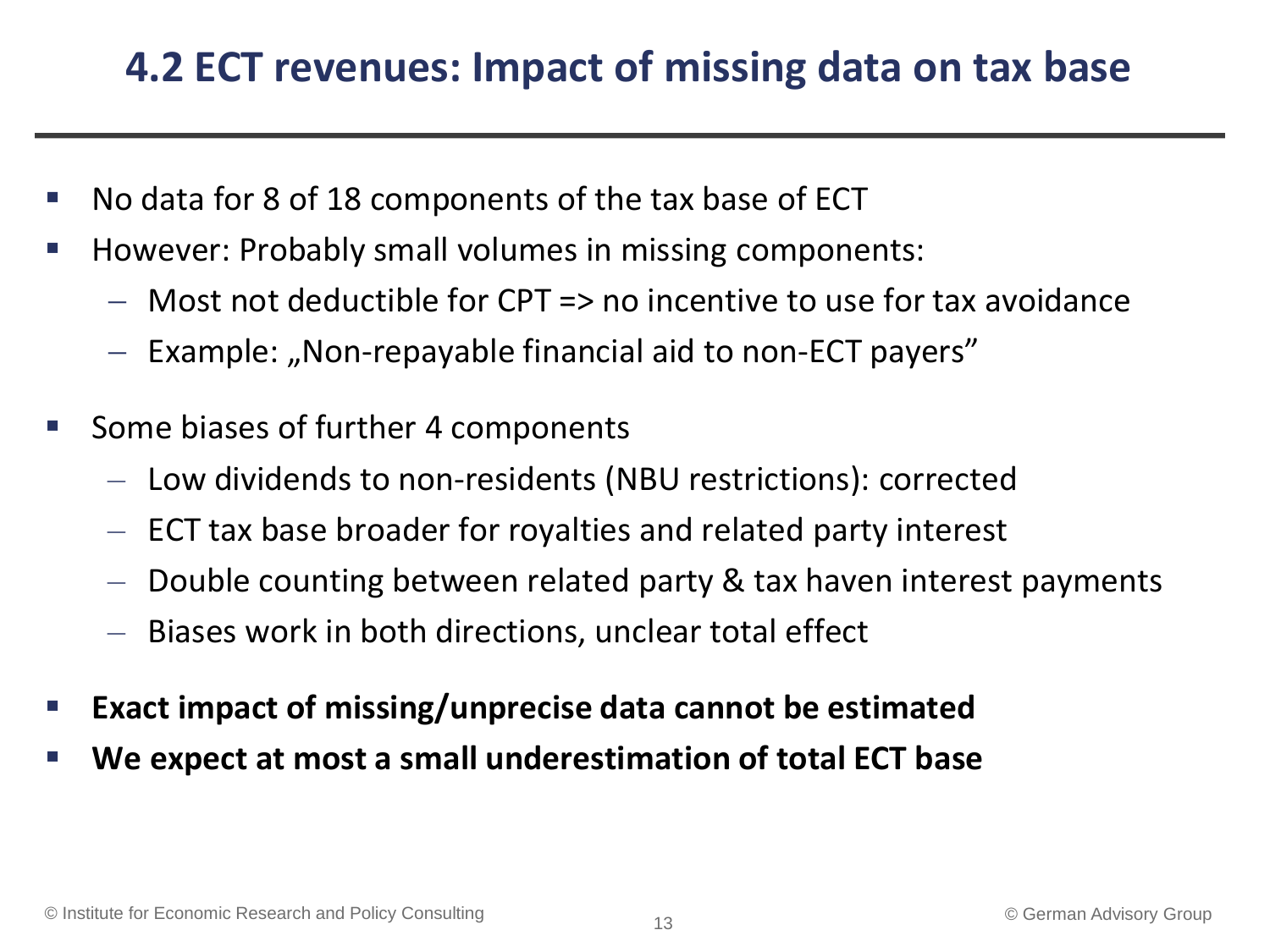### **4.2 ECT revenues: Calculation of Scenario 2**

- Difference from Scenario 1: Reaction of companies to new tax base
	- Dividends: Reduced by 20%
	- $-$  SOE profit distributions to public budgets: Reduced by 10%
	- Deemed dividends: Reduced by 20%
	- $-$  See annex for alternative values
- As profit distributions (dividends, SOE profit distributions, deemed dividends) are now the tax base, there is an incentive to reduce them (i.e. retain/reinvest profits) and defer taxation in the short run
- **Effectively assumes that "deemed dividends" also are to some extent** controllable by companies and will be reduced following ECT introduction
- **SOEs are likely to face some public pressure to pay profits into public** budgets, we therefore assume that they will reduce profit distributions less than private companies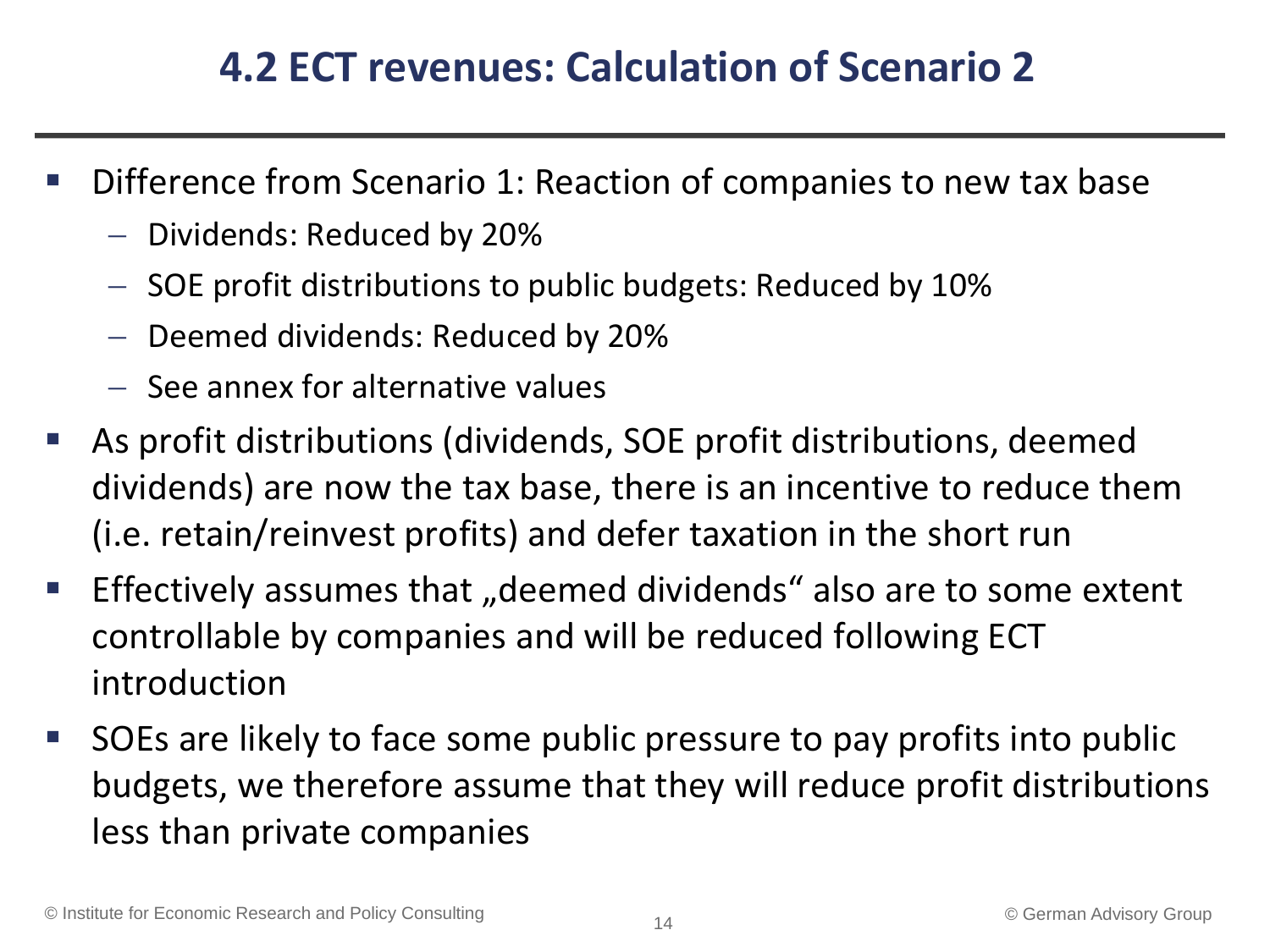#### **4.2 ECT revenues: Scenario 2 by component**

|                                                                                                              | ECT tax base, UAH m |           |                 | <b>ECT revenue, UAH m</b> |          |
|--------------------------------------------------------------------------------------------------------------|---------------------|-----------|-----------------|---------------------------|----------|
| Category                                                                                                     | 2016                | 2018      | <b>ECT rate</b> | 2016                      | 2018     |
| Dividends to natural persons                                                                                 | 5,317.3             | 6,859.7   | 15%             | 797.6                     | 1,029.0  |
| Dividends to non-resident legal entities                                                                     | 17,280.0            | 40,600.0  | 15%             | 2,592.0                   | 6,090.0  |
| Transfers by state owned enterprises to the state budget                                                     | 20,160.0            | 26,007.8  | 15%             | 3,024.0                   | 3,901.2  |
| Transfer pricing corrections                                                                                 | 2,088.5             | 2,694.3   | 20%             | 417.7                     | 538.9    |
| Interest accrued to non-resident related parties for debt exceeding 3.5<br>times the equity of the ECT payer | 39,412.0            | 50,844.3  | 20%             | 7,882.4                   | 10,168.9 |
| Interest paid/accrued to parties in low-tax countries                                                        | 12,560.0            | 16,203.3  | 20%             | 2,512.0                   | 3,240.7  |
| Royalties to non residents, not tax deductible under the CPT                                                 | 969.7               | 1,251.0   | 20%             | 193.9                     | 250.2    |
| Funds transferred to non-residents in the context of insurances*                                             | 119.4               | 154.1     | 20%             | 23.9                      | 30.8     |
| Payments to non-profit organisations for purposes other than those<br>specified in the tax code              | 6,720.0             | 8,669.3   | 20%             | 1,344.0                   | 1,733.9  |
| Payments (cash or cashless) for investments in objects outside Ukraine                                       | 3,520.0             | 4,541.0   | 20%             | 704.0                     | 908.2    |
| <b>Preliminary Sum</b>                                                                                       | 108,147.0           | 157,824.9 |                 | 19,491.5                  | 27,891.6 |
| Correction for Banks in tax base (continue to pay CPT)                                                       |                     |           |                 | $-375.8$                  | $-531.8$ |
| <b>ECT Revenue</b>                                                                                           |                     |           |                 | 19,115.8                  | 27,359.8 |
| % of GDP                                                                                                     |                     |           |                 | 0.8%                      | 0.9%     |

*Source: Own calculations; \*except for insurance fees meetings standards set by state*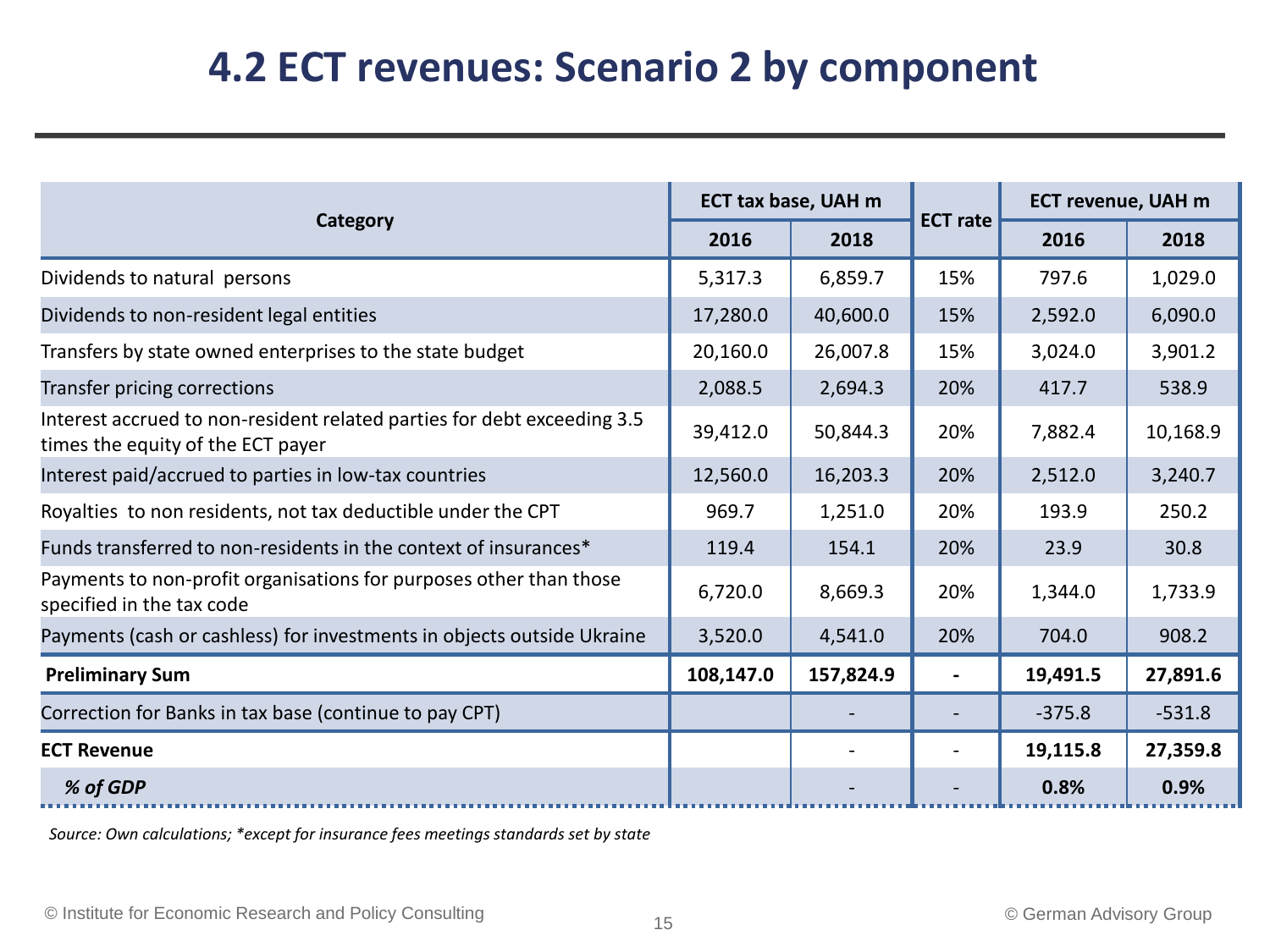## **4.2 ECT revenues: Calculation of Scenario 3**

Difference from Scenario 1: Includes taxpayer reaction to changed tax rates

#### Change of tax rates

- ECT draft law implies a reduction of tax rates for distributed corporate profits
	- 15% for dividend payments and distributions of SOE profits to the state
	- $-$  20% for "deemed dividends"
- Present CPT system
	- 18% CPT on profit
	- Dividends paid to natural persons: 5% PIT and 1.5% military duty
	- Dividends paid to non-resident legal persons: 15% withholding tax (maximum, can be reduced depending on bilateral double tax treaties, we assume a 10% average effective tax rate)
- ECT implies a *partial* decrease of tax rates on distributed profits
	- Tax rate reduction of up to 11% on profits distributed through dividends
	- Tax rate increase of 2% on profits distributed through deemed dividends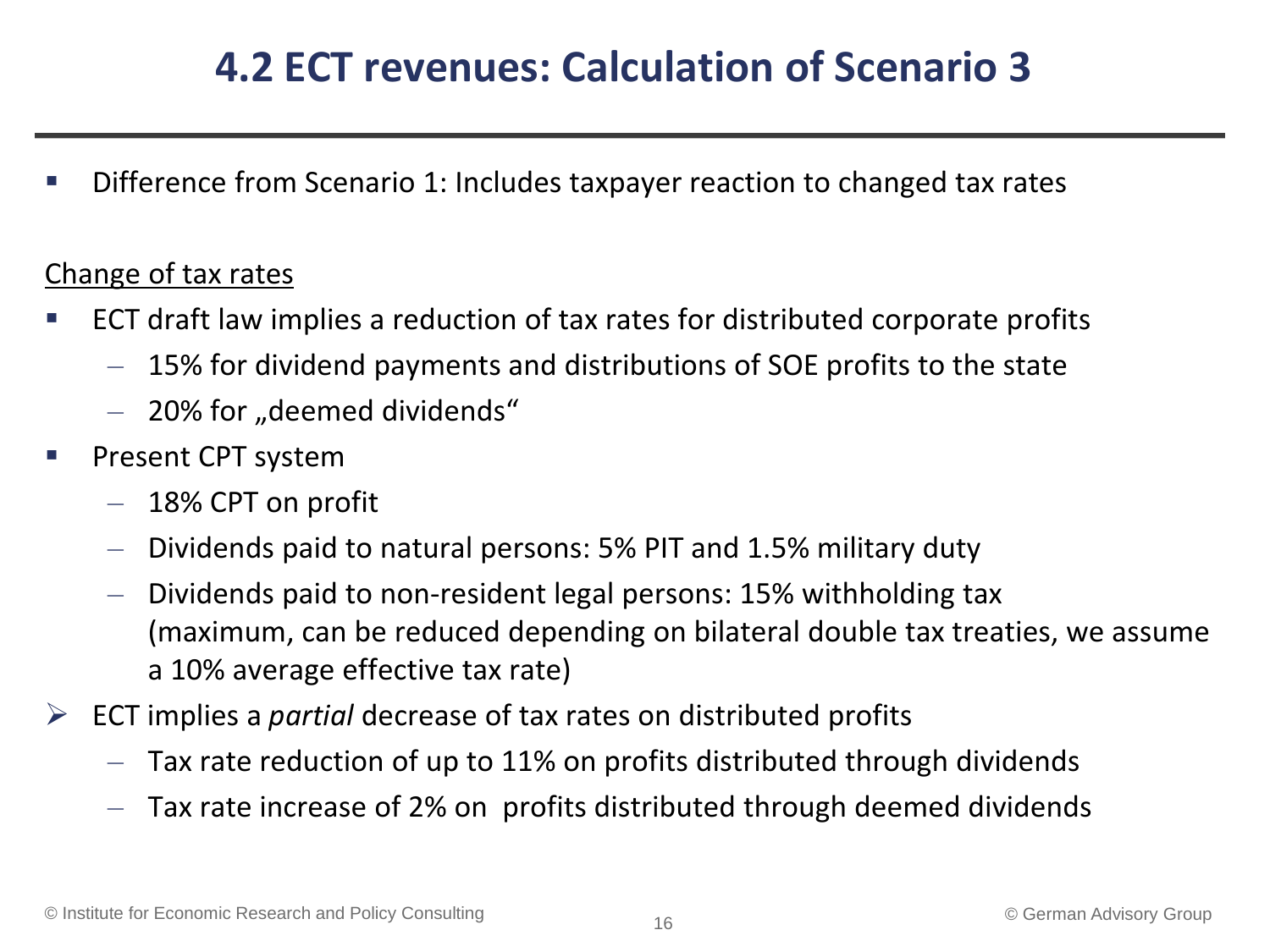#### Calculation of taxpayer response

- Elasticity of taxable income measures how the tax base reacts to tax rate changes
- We use an estimate of the elasticity of taxable income for the corporate tax base by Dwenger and Steiner (2012)\* of -0.5
- This estimate is at the high end of the literature, implying a relatively large reaction to tax rate changes
- Other papers such as Gruber and Rauh (2007) estimate the elasticity at -0.2, implying a lower reaction to tax rate changes (and hence deviation of Scenario 3 from 1).
- Calculation formula for new tax base (changed component-wise, as tax rate changes differ by component:

 *New tax base = Old tax base\*(1- (elasticity\*percentage change in tax rate))* 

\* Nadja Dwenger, Viktor Steiner "Profit taxation and the elasticity of the corporate income tax base: Evidence from German tax return Data", *National Tax Journal,* 2012 (65), pp. 117-150

\*\* Gruber, Jonathan, and Joshua Rauh, 2007, "How Elastic is the Corporate Income Tax Base?" in *Taking Corporate Income in the 21st Century*, Auerbach, Alan J., James R. Hines, and Joel Slemrod, eds., Cambridge, MA: Cambridge University Press.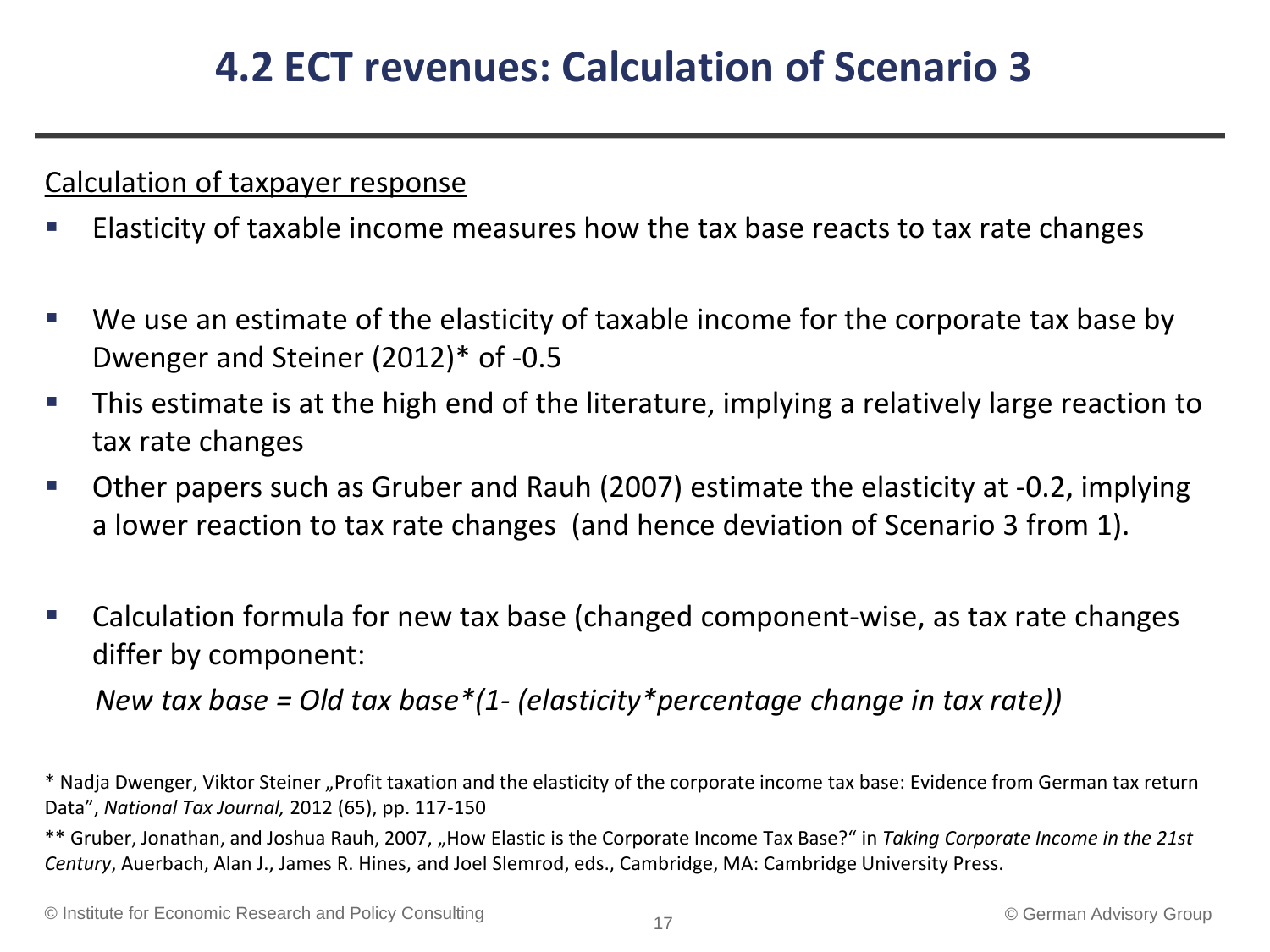#### **4.2 ECT revenues: Scenario 3 by component**

|                                                                                                              | ECT tax base, UAH m |           | Tax rate       | <b>ECT revenue, UAH m</b> |          |
|--------------------------------------------------------------------------------------------------------------|---------------------|-----------|----------------|---------------------------|----------|
| Category                                                                                                     | 2016                | 2018      | reduction      | 2016                      | 2018     |
| Dividends to natural persons                                                                                 | 8,478.6             | 10,938.0  | 8%             | 1,271.8                   | 1,640.7  |
| Dividends to non-resident legal entities                                                                     | 29,664.0            | 69,696.7  | 11%            | 4,449.6                   | 10,454.5 |
| Transfers by state owned enterprises to the state budget                                                     | 28,573.8            | 36,862.2  | 8%             | 4,286.1                   | 5,529.3  |
| Transfer pricing corrections                                                                                 | 2,480.1             | 3,199.5   | $-2%$          | 496.0                     | 639.9    |
| Interest accrued to non-resident related parties for debt exceeding 3.5<br>times the equity of the ECT payer | 46,801.8            | 60,377.6  | $-2%$          | 9,360.4                   | 12,075.5 |
| Interest paid/accrued to parties in low-tax countries                                                        | 14,915.0            | 19,241.4  | $-2%$          | 2,983.0                   | 3,848.3  |
| Royalties to non residents, not tax deductible under the CPT                                                 | 1,151.5             | 1,485.5   | $-2%$          | 230.3                     | 297.1    |
| Funds transferred to non-residents in the context of insurances*                                             | 141.8               | 183.0     | $-2%$          | 28.4                      | 36.6     |
| Payments to non-profit organisations for purposes other than those<br>specified in the tax code              | 7,980.0             | 10,294.8  | $-2%$          | 1,596.0                   | 2,059.0  |
| Payments (cash or cashless) for investments in objects outside Ukraine                                       | 4,180.0             | 5,392.5   | $-2%$          | 836.0                     | 1,078.5  |
| <b>Preliminary Sum</b>                                                                                       | 144,366.7           | 217,671.3 | $\blacksquare$ | 25,537.5                  | 37,659.4 |
| Correction for Banks in tax base (continue to pay CPT)                                                       |                     |           |                | $-492.3$                  | $-718.0$ |
| <b>ECT Revenue</b>                                                                                           |                     |           |                | 25,045.2                  | 36,941.4 |
| % of GDP                                                                                                     |                     |           |                | 1.1%                      | 1.2%     |

*Source: Own calculations; \*except for insurance fees meetings standards set by state*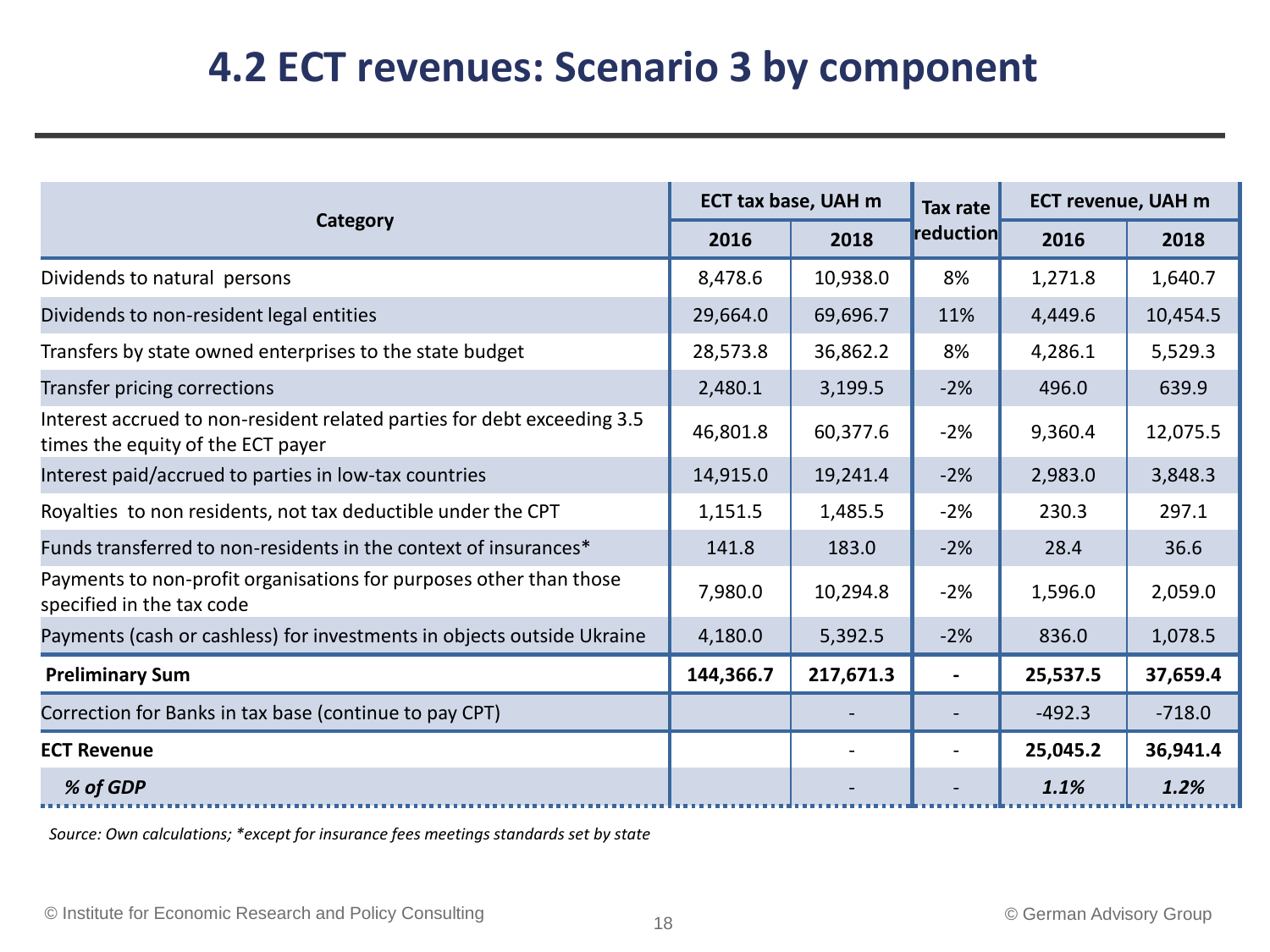



#### **David Saha**

saha@berlin-economics.com

**Oleksandra Betliy**

betliy@ier.kiev.ua

German Advisory Group c/o BE Berlin Economics GmbH Schillerstr. 59, D-10627 Berlin Tel: +49 30 / 20 61 34 64 0 Fax: +49 30 / 20 61 34 64 9 www.beratergruppe-ukraine.de Twitter: @BerlinEconomics



#### Europe and External **Economic Policy**

The German Advisory Group with the Ukrainian Government